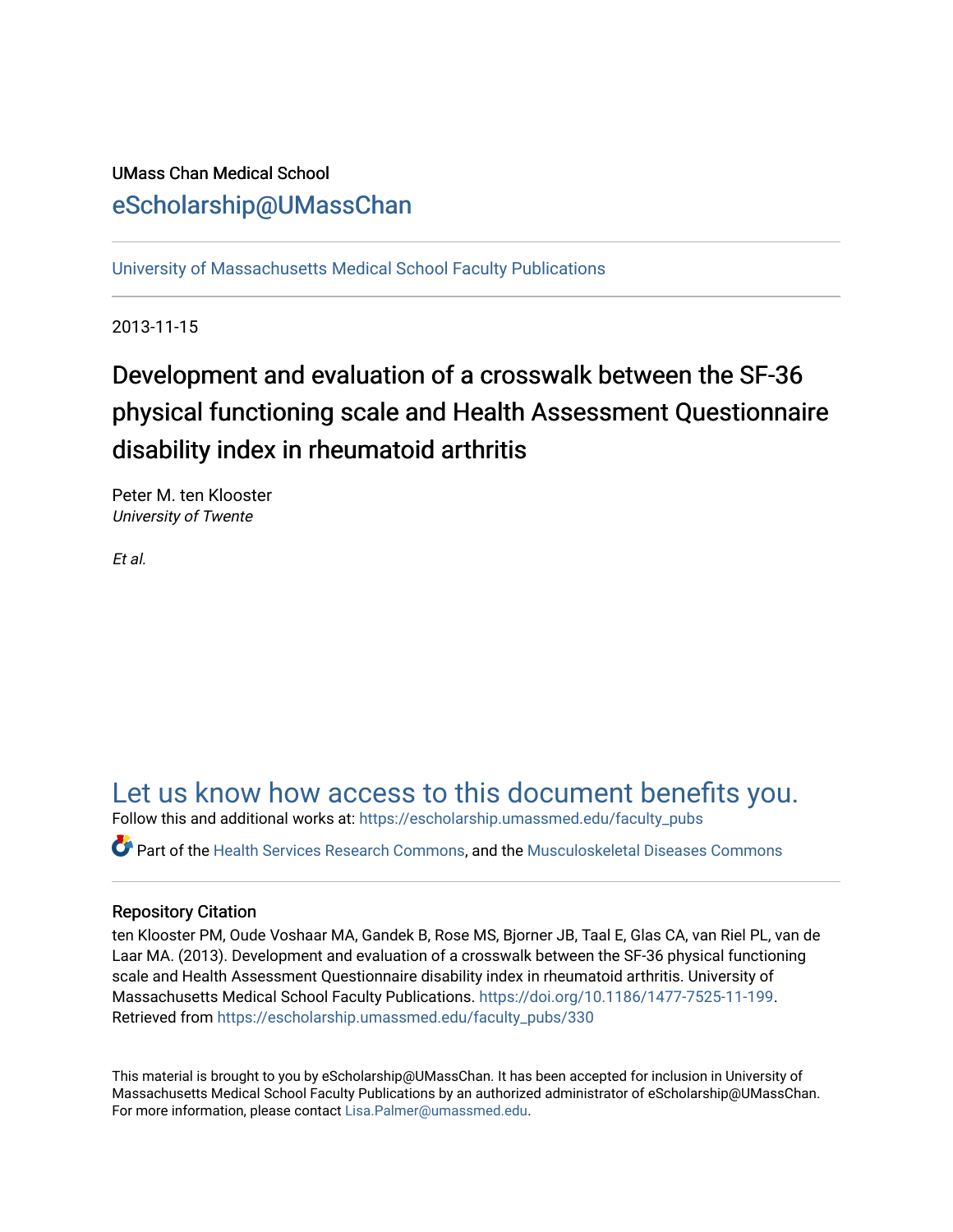# **RESEARCH CHINESE ARCH CHINESE ARCH CHINESE ARCH <b>CHINESE ARCH CHINESE ARCH CHINESE ARCH <b>CHINESE** ARCH **CHINESE ARCH** CHINESE ARCH **CHINESE ARCH 2014**



# Development and evaluation of a crosswalk between the SF-36 physical functioning scale and Health Assessment Questionnaire disability index in rheumatoid arthritis

Peter M ten Klooster<sup>1\*</sup>, Martijn AH Oude Voshaar<sup>1</sup>, Barbara Gandek<sup>2</sup>, Matthias Rose<sup>2,3</sup>, Jakob B Bjorner<sup>4,5</sup>, Erik Taal<sup>1</sup> , Cees AW Glas<sup>6</sup>, Piet LCM van Riel<sup>7</sup> and Mart AFJ van de Laar<sup>1,8</sup>

# **Abstract**

Background: The SF-36 physical functioning scale (PF-10) and the Health Assessment Questionnaire disability index (HAQ-DI) are the most frequently used instruments for measuring self-reported physical function in rheumatoid arthritis (RA). The objective of this study was to develop a crosswalk between scores on the PF-10 and HAQ-DI in RA.

Methods: Item response theory (IRT) methods were used to co-calibrate both scales using data from 1791 RA patients. The appropriateness of a Rasch-based crosswalk was evaluated by comparing it with crosswalks based on a two-parameter and a multi-dimensional IRT model. The accuracy of the final crosswalk was cross-validated using baseline ( $n = 532$ ) and 6-month follow-up ( $n = 276$ ) data from an independent cohort of early RA patients.

Results: The PF-10 and HAQ-DI adequately fit a unidimensional Rasch model. Both scales measured a wide range of functioning, although the HAQ-DI tended to better target lower levels of functioning. The Rasch-based crosswalk performed similarly to crosswalks based on the two-parameter and multidimensional IRT models. Agreement between predicted and observed scale scores in the cross-validation sample was acceptable for group-level comparisons. The longitudinal validity in discriminating between disease response states was similar between observed and predicted scores.

**Conclusion:** The crosswalk developed in this study allows for converting scores from one scale to the other and can be used for group-level analyses in patients with RA.

Keywords: Health assessment questionnaire, Item response theory, Linking, Physical functioning, Rheumatoid arthritis, Short form 36-item health survey (SF-36)

# Background

The SF-36 physical functioning scale (PF-10) [[1,2](#page-9-0)] and the Health Assessment Questionnaire disability index (HAQ-DI) [\[3,4](#page-9-0)] are well-established instruments for measuring self-reported physical functioning. The SF-36 and the HAQ-DI were originally developed as generic measures to allow comparisons across populations [[2,5](#page-9-0)]. but both instruments have also been thoroughly examined for use in

several specific conditions, including rheumatoid arthritis (RA) [[6](#page-9-0)].

Since the inclusion of patient-reported physical disability into core sets of outcomes for clinical trials and observational studies in RA [[7,](#page-9-0)[8\]](#page-10-0), an increasing number of RA studies now assess and report physical functioning. Although variation in the choice of instrument exists, the HAQ-DI and PF-10 are among the most frequently used [\[9,10](#page-10-0)]. Both measures, however, differ considerably in their content, number of items, and scoring procedures, making it difficult to directly compare results obtained with the two scales. One way to overcome this problem is to link scores from the HAQ-DI and PF-10



© 2013 ten Klooster et al.; licensee BioMed Central Ltd. This is an open access article distributed under the terms of the Creative Commons Attribution License (<http://creativecommons.org/licenses/by/2.0>), which permits unrestricted use, distribution, and reproduction in any medium, provided the original work is properly cited.

<sup>\*</sup> Correspondence: [p.m.tenklooster@utwente.nl](mailto:p.m.tenklooster@utwente.nl) <sup>1</sup>

<sup>&</sup>lt;sup>1</sup>Department of Psychology, Health and Technology, University of Twente, Enschede, The Netherlands

Full list of author information is available at the end of the article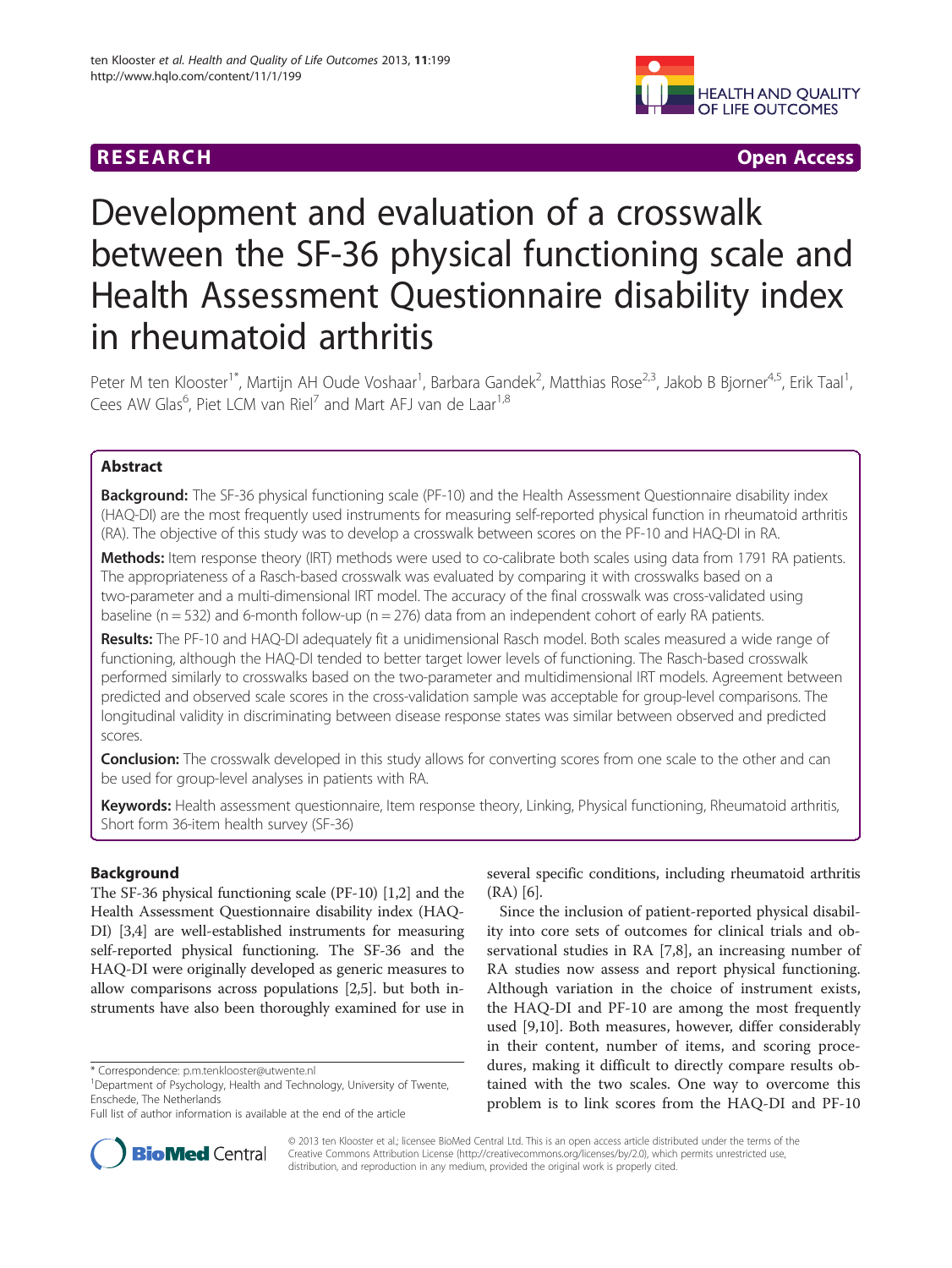[[11\]](#page-10-0). This would allow the development of a concordance table, or crosswalk, to convert scores from one instrument to another and enable comparison of data from studies that used either one of the instruments.

Several methods are available for linking scale scores that vary in design, statistical techniques, and the degree to which exchangeability can be achieved [\[11,12](#page-10-0)]. Item response theory (IRT) offers a flexible and powerful framework for score linking by its inherent ability to calibrate different items of the same concept on a common underlying metric [[13](#page-10-0)-[16](#page-10-0)]. Several examples of how to use IRT modeling to develop crosswalks between different instruments intended to measure the same health domain have been reported [[17](#page-10-0)-[20](#page-10-0)]. IRT, however, makes certain assumptions about the nature of the data, in particular with respect to dimensionality. A variety of models are available, which differ in their restrictiveness with respect to the assumptions made and the number of parameters used to describe items [\[21\]](#page-10-0). Consequently, the type of linking and the accuracy of the resulting crosswalk may depend in part on the specific IRT model used.

The most basic form of IRT-based linking is possible when the responses on the two instruments follow the same Rasch model; that is, if it can be shown that they pertain to the same unidimensional latent trait and that all items are equally discriminating. In the Rasch model, the observed sum score is a sufficient statistic for the latent trait estimate [\[22](#page-10-0)]. If the Rasch model fits, linking boils down to estimating the trait level associated with an observed score on instrument A and then finding the observed score on instrument B associated with that trait level. In this approach, the statistical equating error is merely a function of the reliability of the two instruments, that is, the reliability with which trait levels can be estimated using either of the two instruments.

If the Rasch model does not fit, a more general model can be used such as a two-parameter IRT model that includes a discrimination parameter for differentially weighting the association of items with the latent variable. Although this extension may improve model fit, linking is less straightforward as the observed sum score is no longer a sufficient statistic for the trait level and, conditional on an observed sum score, estimates of trait levels vary to some degree. In this approach, an observed score on instrument A is associated with an expected trait level and from this expectation an expected observed score on instrument B is estimated. As such, the resulting crosswalk contains a second source of statistical error, attributable to the variation of the trait level given observed sum scores. This error, in turn, is a function of the magnitude of the discrimination indices, that is, the strength of the association of the items with the latent variable.

The linking approach can be further generalized by assuming that the two instruments measure two different, yet correlated latent variables. This situation can be modeled by a two-dimensional IRT model, where the responses on one instrument pertain to one latent variable, and the aggregation of the two latent variables has a two-dimensional normal distribution. Again, the observed sum score on instrument B is estimated from the observed score on instrument A via the IRT model. Added to the two sources of statistical error already identified, is an error associated with the magnitude of the correlation between the two latent variables, that is, the strength of the association between the two assumed latent scales.

To date, no studies have attempted to link PF-10 and HAQ-DI scores. Moreover, although many studies have reported high correlations between the instruments, the degree and consequences of the multidimensionality that would result from combining the scales are unclear. Some previous studies have suggested that the PF-10 and HAQ-DI, or a selection of its items used in the modified HAQ, do essentially measure the same concept [[23,24\]](#page-10-0). However, studies that examined whether items from both scales could actually be calibrated on a common IRT metric did not unequivocally support either a unidimensional or multidimensional latent structure [[25,26\]](#page-10-0). Moreover, these studies did not compare the performance of different IRT models to further examine the impact of multidimensionality.

This study presents the development and evaluation of a crosswalk between the PF-10 and the HAQ-DI in a large and clinically diverse sample of patients with RA who completed both instruments. The appropriateness of different IRT models is taken into account by comparing the calibrations and performance of a crosswalk based on a one-parameter Rasch model with those of its two-parameter and multidimensional extensions. The accuracy of the final crosswalk is cross-validated in an independent sample of patients with early RA participating in a treatment-to-target study.

#### Methods

#### Study populations

Two independent datasets were used for this study. The first dataset was used for IRT calibrations and development and comparison of the crosswalks between the PF-10 and the HAQ-DI. Accuracy and validity of the final crosswalk were tested in the second dataset.

#### Calibration sample

This dataset was derived from the Dutch Rheumatoid Arthritis Monitoring (DREAM) registry [\[27\]](#page-10-0). The DREAM registry is an observational multicenter cohort study that monitors the course of RA patients undergoing different treatment regimens in the Netherlands. Clinical, laboratory, and patient-reported outcomes are routinely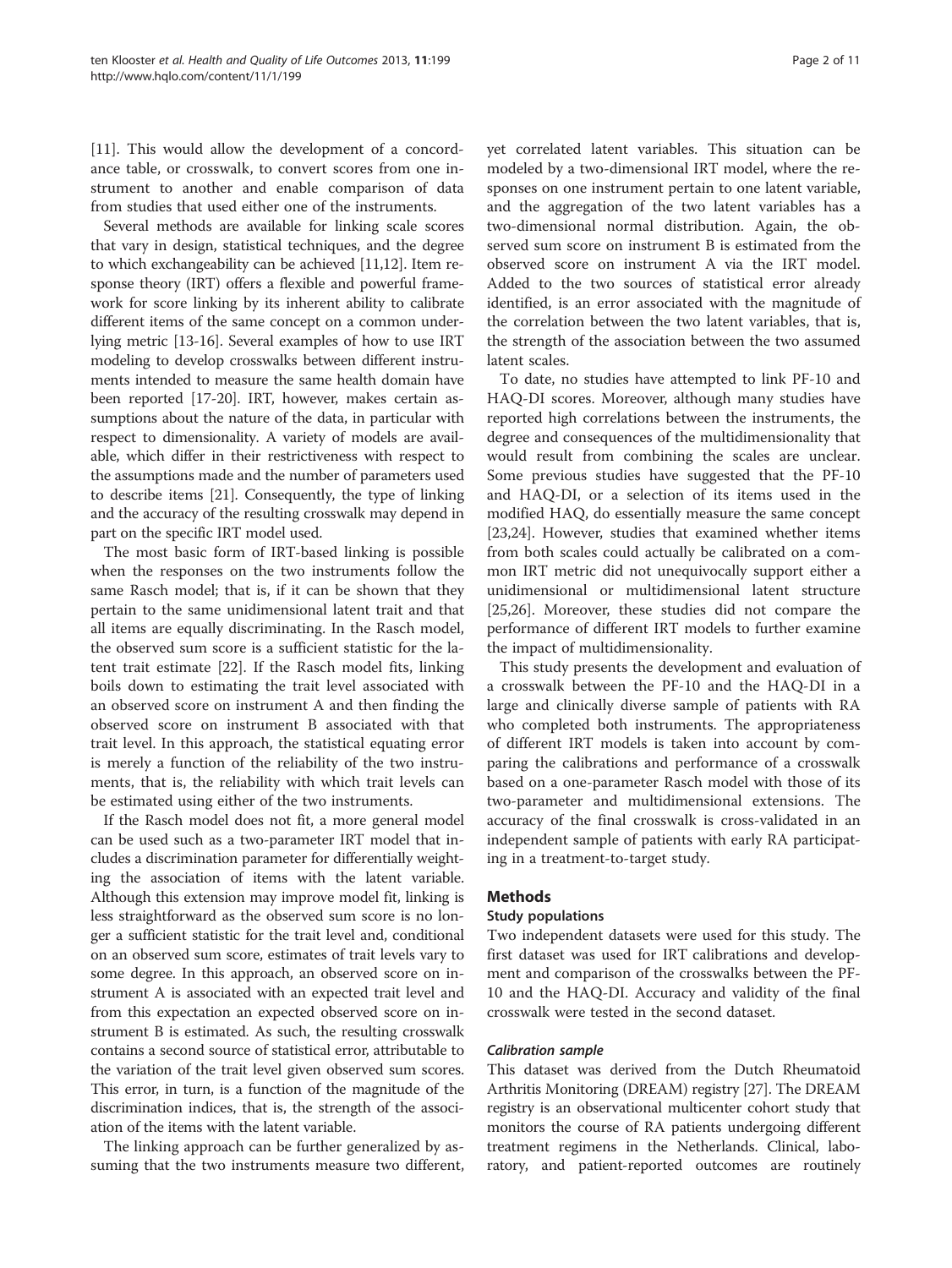collected and stored. Patient-reported outcomes are generally completed online. Within the different DREAM cohorts, 1791 unique patients simultaneously completed the SF-36 and HAQ-DI at least once between 2003 and 2012. For every patient, the first available simultaneous assessment was selected for analysis.

#### Cross-validation sample

The second, independent dataset included data from patients participating in the DREAM remission induction cohort [\[28](#page-10-0)]. The remission induction cohort consists of patients with early RA participating in a treat-to-target strategy aimed at achieving fast remission. The strategy has been shown to be highly effective, with the largest improvement in disease activity observed in the first 6 months of treatment [\[28](#page-10-0)]. Data from 532 patients who completed the HAQ-DI and SF-36 at baseline were used to cross-validate the accuracy of the Rasch-based crosswalk. To study the longitudinal performance of the crosswalk, available data of 276 patients who also completed the HAQ and PF-10 after six months were used.

#### Measures

#### SF-36 physical functioning scale (PF-10)

The PF-10 is one of the eight scales of the SF-36 Health Survey and consists of 10 items measuring perceived current limitations in a variety of physical activities on a 3-point response scale from 1 (yes, limited a lot) to 3 (no, not limited at all). Where there are no missing data, observed PF-10 scores can have 21 possible values, with higher scores indicating more favorable levels of physical functioning. Using traditional scoring, scores on the PF-10 items are summed and linearly transformed to range between 0 and 100. Additionally, the summed scores can be standardized using norm-based scoring based on a mean score of 50 and a standard deviation of 10 in the 1998 US general population [[29\]](#page-10-0). Previous Rasch modeling of the PF-10 indicated that the items form a unidimensional, hierarchical continuum with stable item difficulty estimates across diverse patient groups [\[24,30\]](#page-10-0).

## Health Assessment Questionnaire disability index (HAQ-DI)

The HAQ-DI contains 20 items measuring physical disabilities over the past week in eight categories of daily living: dressing and grooming, rising, eating, walking, hygiene, reach, grip, and activities. Each item is scored on a 4-point rating scale from 0 (without any difficulty) to 3 (unable to do). Additionally, the HAQ-DI contains four sections on the use of aids and devices or need for help from another person for performing activities in any of the eight categories. Two scoring methods can be used to calculate total HAQ-DI scores [\[31\]](#page-10-0). The standard disability index (SDI) adjusts category scores upwards for the use of aids or devices or help from others. The alternative

disability index (ADI) does not take the use of aids and devices into account. For both scoring methods, the total disability score (HAQ-DI) is calculated by determining the highest score in each of the eight categories and then averaging the category scores. As a result, observed scores on the HAQ-DI can take on 25 possible values between 0 and 3, with higher values indicating more disability. Recent Rasch analyses have shown that the categories of the HAQ-DI constitute a unidimensional scale [\[24,32](#page-10-0)].

## Statistical analyses

#### IRT modeling

The maximum likelihood estimation procedure was utilized to estimate the structural model parameters and the latent disability levels of patients were estimated using the expected a posteriori (EAP) method throughout all IRT analyses. Model fit of all estimated models was assessed using Lagrange multiplier (LM) item fit statistics specifically targeted at polytomously scored items [[33,34\]](#page-10-0). Absolute differences (effect sizes; ES) between expected and observed item scores for high, average and low scoring individuals were computed. In accordance with previous research, model fit was considered acceptable if all ES statistics were <0.10 [\[35,36](#page-10-0)]. As the ES is weighted by the number of response categories, this cutoff reflects differences between observed and expected score frequencies of 2.5% for the HAQ-DI and 3.33% for the PF-10, respectively. All IRT analyses were performed with the MIRT software package [[37](#page-10-0)].

## Development of the crosswalk

Initial IRT analysis and cross-calibration of the PF-10 and HAQ-DI were performed in the calibration sample. To achieve consistent response patterns, PF-10 scores were reversed (so a lower score indicates better function) preceding analysis. Item parameters for the Raschbased crosswalk were obtained using the polytomous partial credit model (PCM) [\[38](#page-10-0)]. First, the 10 PF-10 items and the eight HAQ-DI category scores were jointly calibrated in the same model. After the structural model parameters were estimated, questionnaire-specific scoring runs on the HAQ-DI and PF-10 items only were performed to estimate EAP scores associated with all possible total score levels and to create scoring tables mapping this relation. In these runs the item parameters of the HAQ-DI and PF-10 items, respectively, were fixed to the values obtained in the initial co-calibration. Subsequently, each possible total score was linked to the total score on the other instrument for which the absolute distance between EAP scores on the latent scale was the smallest. The total procedure was separately performed for both the HAQ-SDI based category scores and the HAQ-ADI based category scores.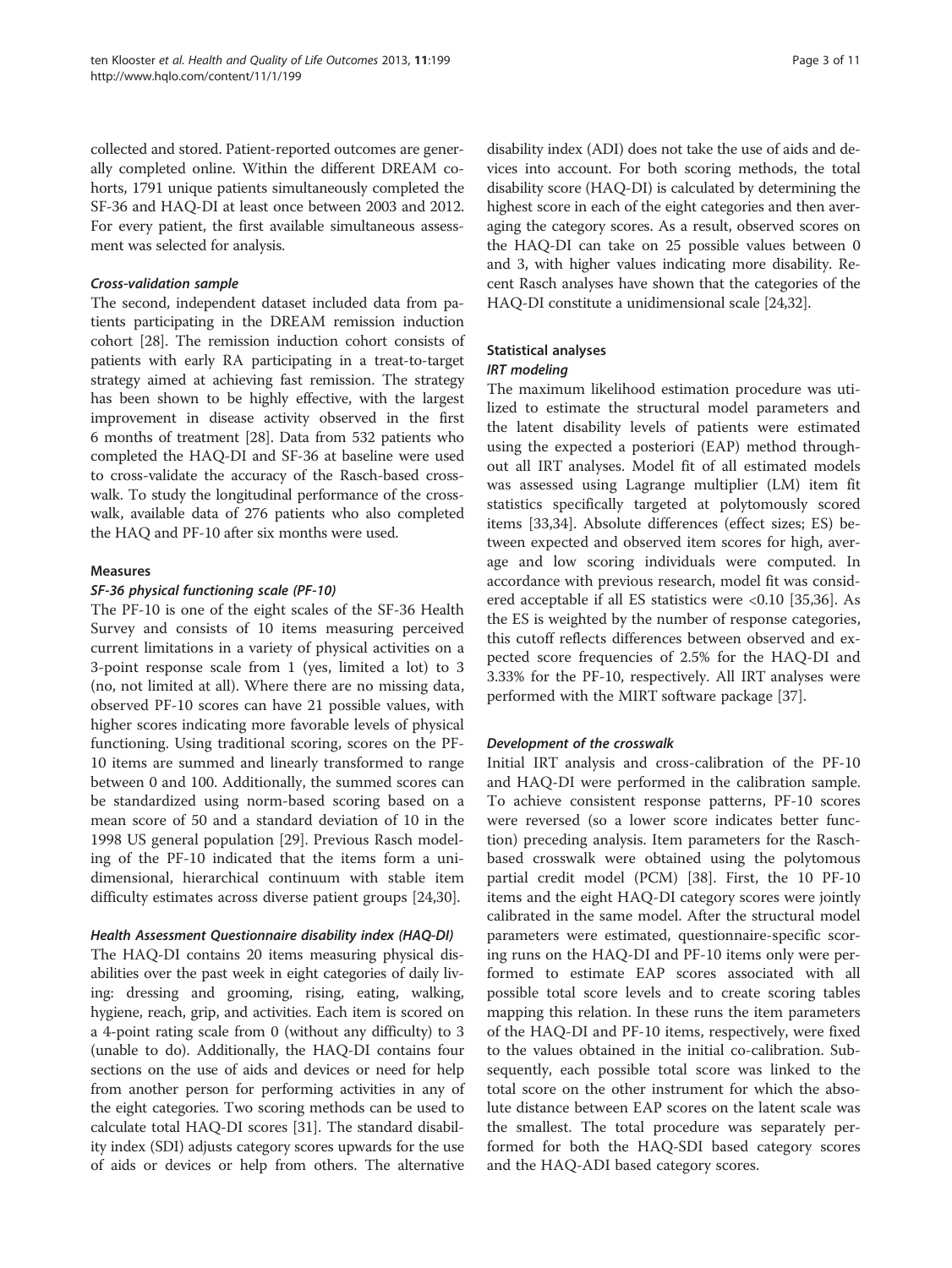Next, the validity and appropriateness of the Raschbased crosswalk was evaluated by determining its precision to correctly predict HAQ-DI scores from PF-10 scores and vice versa and comparing the results to the precision of two additional crosswalks that were developed using the two-parameter and multidimensional extensions of the PCM. Using the same general approach as outlined above, we first re-estimated the model parameters using the generalized partial credit model (GPCM). The GPCM model is a two-parameter IRT model for polytomous data which includes a discrimination parameter that accounts for the different reliability of individual items with respect to measuring the underlying latent trait. As such, the PCM is nested within the GPCM. Finally, a between-item, multidimensional GPCM model was estimated. Again, the GPCM model is nested within the multidimensional GPCM model. In this model, all items were specified to load on their own questionnaire-specific dimension, and the relation between the dimensions was modeled by their correlation. Because in this model the two dimensionspecific EAP scores are estimated concurrently, no separate scoring runs needed to be performed for the HAQ-DI and PF-10 to obtain questionnaire-specific EAP estimates associated with all possible total scores.

Agreement between patients' observed and predicted scores on the PF-10 and HAQ-DI was assessed by computing intraclass correlation coefficients (ICCs) with 95% confidence intervals using two-way mixed effects models with absolute agreement for single measurements (type A,1) [[39](#page-10-0)]. ICCs were considered adequate for group level comparisons when  $\geq 0.70$  [[40](#page-10-0)].

#### Cross-validation of the results

The final step of the analyses was to apply the crosswalk in the cross-validation sample and to evaluate the agreement between observed and predicted HAQ-DI and PF-10 scores. Agreement between patients' observed and crosswalked scores on the PF-10 and HAQ-DI at baseline  $(n =$ 532) was again assessed by computing ICCs (type A,1). Additionally, Bland-Altman plots of the difference against the mean of predicted and observed scores were constructed [[41,42](#page-10-0)]. As a final test of the validity of the crosswalk, observed and predicted change scores and total effect sizes (Cohen's d) were calculated for patients who completed both measures at baseline and 6-month followup ( $n = 276$ ). The relative efficiency of the change scores to discriminate between responder status was analyzed using one-way analysis of variance (ANOVA) tests [[43,44\]](#page-10-0). The 28-joint Disease Activity Score (DAS28), a pooled index that includes a tender joint count, a swollen joint count, the erythrocyte sedimentation rate, and the patient's global assessment of general health, was used as the external criterion for determining response to treatment [\[45](#page-10-0)]. Patients were classified as good responders at 6 months when the DAS28 score had improved at least 1.2 points and the final score was  $\leq 3.2$  [[46](#page-10-0)]. For purposes of comparing results, relative validity (RV) coefficients with 95% bias-corrected and accelerated bootstrap confidence intervals [\[44,47](#page-10-0)] for the predicted scores in relation to the actual observed scores were computed.

### Results

#### Patient characteristics

The calibration and cross-validation samples were comparable with respect to demographic characteristics (Table 1). However, baseline physical functioning levels were substantially better in the cross-validation sample, as measured with both the HAQ-DI and the PF-10. Patients in the cross-validation sample had moderately active disease on average at baseline according to the DAS28.

#### Development of the Rasch-based crosswalk

Total scores on the PF-10 and HAQ-DI were strongly correlated ( $r = -0.75$  for both the HAQ-SDI and HAQ-ADI). Both the Rasch-based co-calibration of the HAQ-SDI and PF-10 items and the co-calibration of HAQ-ADI and PF-10 items resulted in a model that adequately fitted the data according to the LM tests, with all accompanying ESs <0.10 (Additional file [1](#page-9-0): Table S1 and S2).

Figure [1](#page-5-0) presents the test information functions which describe the local reliability of the PF-10 and HAQ-SDI. Both scales measured an approximately equally wide range of physical functioning with high precision. Overall, the PF-10 was slightly more precise at better levels of physical functioning (i.e., lower theta values), whereas the HAQ-SDI tended to provide more information at worse levels of functioning.

Table [2](#page-5-0) presents the resulting Rasch-based crosswalks between the PF-10 and HAQ-DI. Separate cross-walks

#### Table 1 Patient characteristics

|                                        | Calibration   | <b>Cross-validation</b> |
|----------------------------------------|---------------|-------------------------|
|                                        | sample        | sample                  |
|                                        | $(n = 1791)$  | $(n = 532)$             |
| Sex, % female                          | 69.2          | 63.0                    |
| Age in years, mean (SD)                | 56.54 (13.31) | 56.48 (14.26)           |
| HAQ-SDI (0-3), mean (SD)*              | 1.08(0.71)    | 0.65(0.65)              |
| PF-10 (0-100), mean (SD)               | 53.89 (26.35) | 67.39 (25.71)           |
| DAS28, mean (SD)*                      |               | 4.28(1.51)              |
| VAS Pain (0-100), mean (SD)*           | -             | 43.38 (26.23)           |
| VAS General Health (0-100), mean (SD)* |               | 44.49 (26.48)           |

HAQ-SDI = Health Assessment Questionnaire standard disability index; PF-10 = SF-36 physical functioning scale; DAS28 = 28-joint Disease Activity Score; VAS Pain = visual analog scale for patient's pain in the past week; VAS General Health = visual analog scale for patient's general health in the past week. \* Higher values indicate worse health states.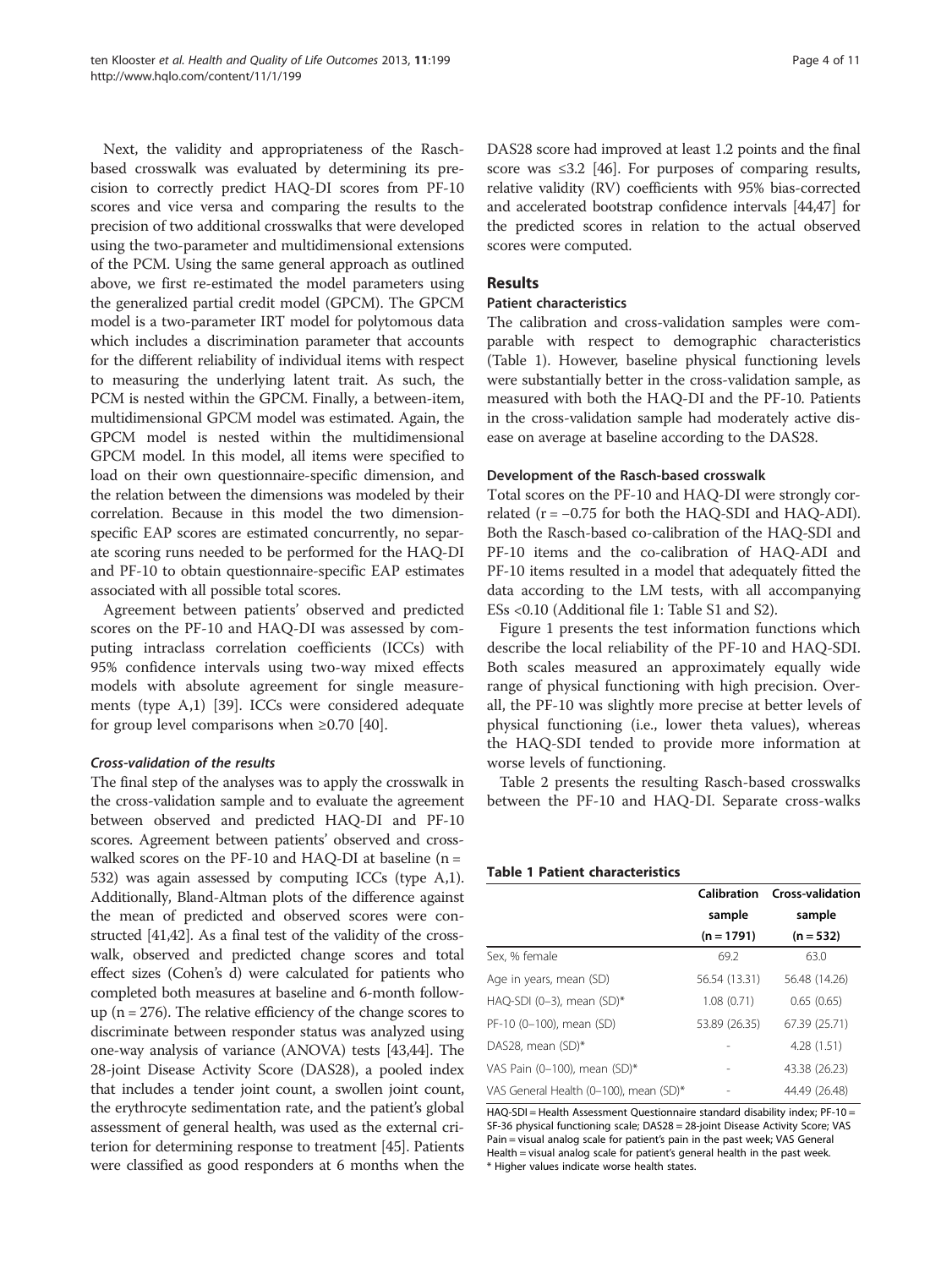\*Scores are original 0–100 transformed scale scores, 1998 US norm-based T-scores are presented between brackets.

are presented for the standard and alternative scoring rule of the HAQ-DI. As would be expected, predicted HAQ-ADI scores were generally lower than predicted HAQ-SDI scores, for a given level of the PF-10. This effect was strongest in the range of HAQ-DI scores from 1 to 2, where for the same observed PF-10 total scores, the estimated HAQ-SDI scores were consistently 0.25 points (i.e. two score levels) higher than the HAQ-ADI scores. Observed HAQ-ADI and HAQ-SDI scores ≥2.75 were linked to locations on the EAP theta scale that were below the lowest possible score for the PF-10 scale. Conversely, observed PF-10 scores of 95 and 100 were linked to EAP scores that reflect levels of function that are not represented in the HAQ-DI. They were therefore linked to the value zero in the crosswalks.

| Table 2 Rasch-based crosswalk for transforming PF-10 scores into HAQ-DI scores and vice versa |  |
|-----------------------------------------------------------------------------------------------|--|
|-----------------------------------------------------------------------------------------------|--|

| HAQ standard scoring (with aids and devices) |              |              | HAQ alternative scoring (without aids and devices) |                |              |              |                |
|----------------------------------------------|--------------|--------------|----------------------------------------------------|----------------|--------------|--------------|----------------|
| Observed                                     | Predicted    | Observed     | Predicted                                          | Observed       | Predicted    | Observed     | Predicted      |
| <b>HAQ-SDI</b>                               | <b>PF-10</b> | <b>PF-10</b> | <b>HAQ-SDI</b>                                     | <b>HAQ-ADI</b> | <b>PF-10</b> | <b>PF-10</b> | <b>HAQ-ADI</b> |
| score                                        | score*       | score*       | score                                              | score          | score*       | score*       | score          |
| 0.000                                        | 95 (54.9)    | 100 (57.0)   | 0.000                                              | 0.000          | 95 (54.9)    | 100 (57.0)   | 0.000          |
| 0.125                                        | 90 (52.8)    | 95 (54.9)    | 0.000                                              | 0.125          | 85 (50.7)    | 95 (54.9)    | 0.000          |
| 0.250                                        | 85 (50.7)    | 90 (52.8)    | 0.125                                              | 0.250          | 80 (48.6)    | 90 (52.8)    | 0.125          |
| 0.375                                        | 75 (46.5)    | 85 (50.7)    | 0.250                                              | 0.375          | 75 (46.5)    | 85 (50.7)    | 0.125          |
| 0.500                                        | 75 (46.5)    | 80 (48.6)    | 0.250                                              | 0.500          | 70 (44.4)    | 80 (48.6)    | 0.250          |
| 0.625                                        | 70 (44.4)    | 75 (46.5)    | 0.375                                              | 0.625          | 65 (42.3)    | 75 (46.5)    | 0.375          |
| 0.750                                        | 65 (42.3)    | 70 (44.4)    | 0.625                                              | 0.750          | 55 (38.1)    | 70 (44.4)    | 0.500          |
| 0.875                                        | 60 (40.2)    | 65 (42.3)    | 0.750                                              | 0.875          | 50 (36.0)    | 65 (42.3)    | 0.625          |
| 1.000                                        | 55 (38.1)    | 60 (40.2)    | 0.875                                              | 1.000          | 45 (33.9)    | 60 (40.2)    | 0.625          |
| 1.125                                        | 50 (36.0)    | 55 (38.1)    | 1.000                                              | 1.125          | 45 (33.9)    | 55 (38.1)    | 0.750          |
| 1.250                                        | 45 (33.9)    | 50 (36.0)    | 1.125                                              | 1.250          | 40 (31.8)    | 50 (36.0)    | 1.000          |
| 1.375                                        | 45 (33.9)    | 45 (33.9)    | 1.375                                              | 1.375          | 35 (29.7)    | 45 (33.9)    | 1.125          |
| 1.500                                        | 40 (31.8)    | 40 (31.8)    | 1.500                                              | 1.500          | 30(27.6)     | 40 (31.8)    | 1.250          |
| 1.625                                        | 35 (29.7)    | 35 (29.7)    | 1.625                                              | 1.625          | 25 (25.5)    | 35 (29.7)    | 1.375          |
| 1.750                                        | 30(27.6)     | 30 (27.6)    | 1.750                                              | 1.750          | 25(25.5)     | 30(27.6)     | 1.500          |
| 1.875                                        | 25(25.5)     | 25(25.5)     | 1.875                                              | 1.875          | 25(25.5)     | 25(25.5)     | 1.750          |
| 2.000                                        | 20 (23.4)    | 20 (23.4)    | 2.125                                              | 2.000          | 20 (23.4)    | 20 (23.4)    | 2.000          |
| 2.125                                        | 20(23.4)     | 15(21.3)     | 2.250                                              | 2.125          | 15(21.3)     | 15(21.3)     | 2.125          |
| 2.250                                        | 15(21.3)     | 10 (19.2)    | 2.375                                              | 2.250          | 10(19.2)     | 10(19.2)     | 2.250          |
| 2.375                                        | 10(19.2)     | 5(17.0)      | 2.625                                              | 2.375          | 10(19.2)     | 5(17.0)      | 2.625          |
| 2.500                                        | 5(17.0)      | 0(14.9)      | 2.750                                              | 2.500          | 5(17.0)      | 0(14.9)      | 2.750          |
| 2.625                                        | 5(17.0)      |              |                                                    | 2.625          | 5(17.0)      |              |                |
| 2.750                                        | 0(14.9)      |              |                                                    | 2.750          | 0(14.9)      |              |                |
| 2.875                                        | 0(14.9)      |              |                                                    | 2.875          | 0(14.9)      |              |                |
| 3.000                                        | 0(14.9)      |              |                                                    | 3.000          | 0(14.9)      |              |                |

<span id="page-5-0"></span>-HAQ-SDI -PF-10  $4.0$  $3.5$  $3.0$  $2.5$  $2.0$  $1.5$  $1.0$  $0.5$  $0.0$  $-5.0$  $-3.0$  $-2.0$  $-1.0$  $0.0$  $1.0$  $2.0$  $3.0$  $4.0$  $5.0$  $-4.0$ Figure 1 Test information function curve (partial credit model) for the HAQ-SDI and PF-10 in relation to theta. The test information function is the sum of all separate item information functions. Higher positive theta scores indicate worse physical functioning.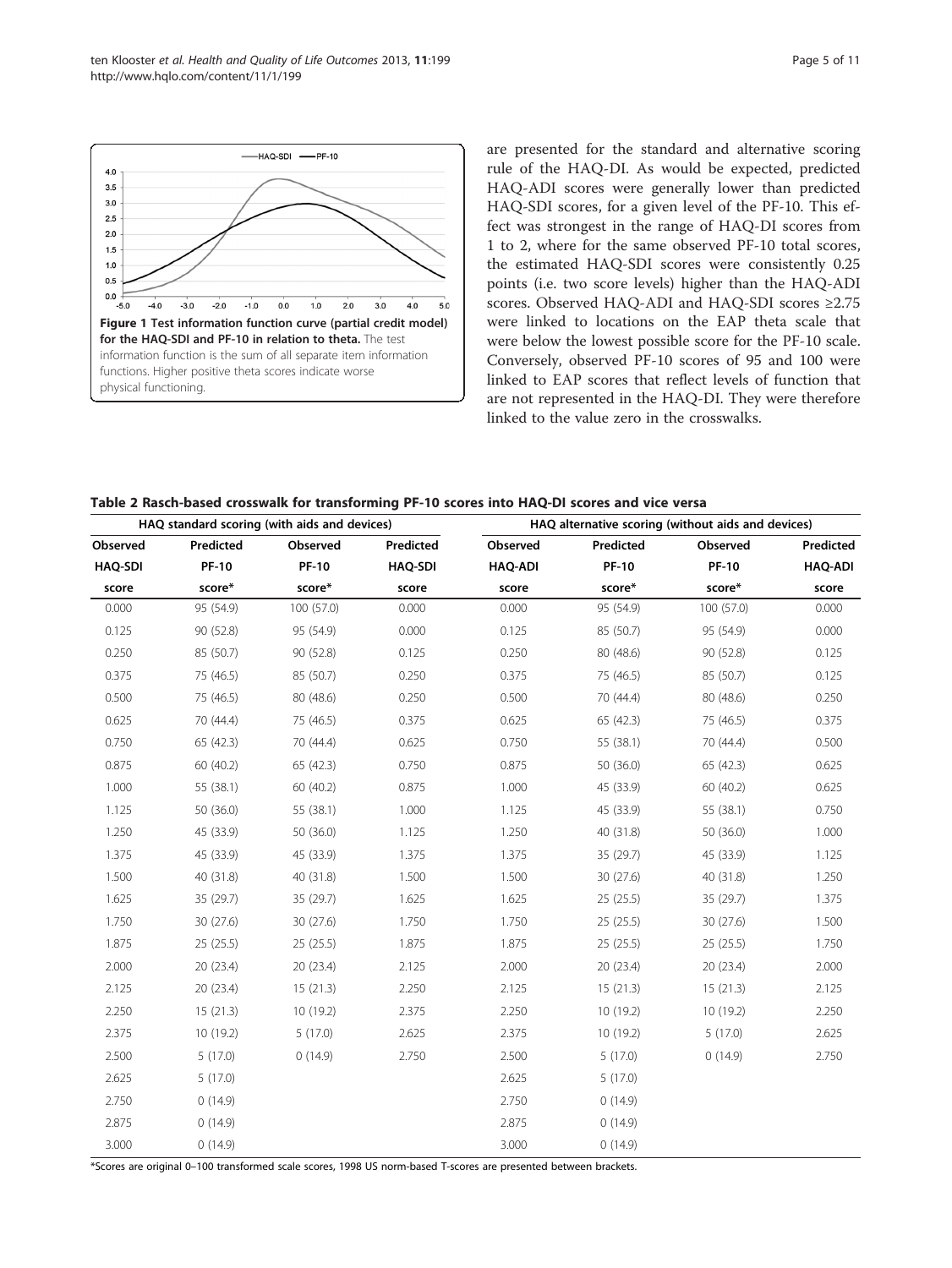Comparative performance of the Rasch-based crosswalk

Model fit of the co-calibrations based on the twoparameter GPCM and the multi-dimensional IRT model improved marginally as compared with the Rasch model (Additional file [1:](#page-9-0) Table S3–S6). For both the GPCM and the multi-dimensional model, ESs were also <0.10 and generally slightly smaller than those observed in the Rasch model. The correlation between the latent dimensions in the multidimensional models was 0.73. The crosswalks based on the GPCM and multi-dimensional IRT model were almost identical to the Rasch-based crosswalk. Correlations between predicted scores based on the different crosswalks were very high (r's >0.988). Moreover, the crosswalks based on the two-parameter and multidimensional models did not perform substantially better in terms of agreement between observed and predicted total scores on the PF-10 and HAQ-DI (Table 3). Considering that the Rasch-based calibration fitted the data well according to pre-specified criteria and that the agreement between observed and predicted scale scores did not improve much in the more general models, it was concluded that the Rasch-based crosswalk was adequate for converting total scale scores.

#### Cross-validation of the results

The agreement between observed scores and scores predicted from the Rasch-based crosswalk was high in the cross-validation sample. The ICCs (95% CI) between predicted and actual scores were 0.78 (0.74 to 0.81) for the HAQ-SDI, 0.77 (0.72 to 0.80) for the HAQ-ADI and 0.79 (0.75 to 0.82) for the PF-10, indicating adequate agreement for group-level comparisons. Additionally, group mean differences on both scales were small in magnitude (Table 4). Intra-individual differences were similarly distributed above and below the mean and not related to the magnitude of the measurement (Figure [2](#page-7-0)).

Table 3 Agreement (ICC, 95% CI) between observed and predicted total scale scores using crosswalks based on the different IRT models in the calibration sample  $(n = 1791)$ 

|                  | Rasch           | Two-parameter   | Multi-<br>dimensional |  |
|------------------|-----------------|-----------------|-----------------------|--|
|                  | model           | model           | model                 |  |
| HAQ-SDI          | 0.739 (0.717 to | 0.741 (0.719 to | 0.739 (0.717 to       |  |
|                  | 0.760           | 0.762)          | 0.760                 |  |
| HAO-ADI          | 0.737 (0.714 to | 0.737 (0.715 to | 0.735 (0.712 to       |  |
|                  | 0.758           | 0.758           | 0.756                 |  |
| PF-10 (predicted | 0.746 (0.724 to | 0.745 (0.722 to | 0.742 (0.720 to       |  |
| from HAQ-SDI)    | 0.767           | 0.765)          | 0.763)                |  |
| PF-10 (predicted | 0.748 (0.726 to | 0.750 (0.728 to | 0.749 (0.727 to       |  |
| from HAO-ADI)    | 0.768           | 0.770           | 0.769                 |  |

ICC = intraclass correlation coefficient; HAQ-SDI = Health Assessment Questionnaire standard disability index; HAQ-ADI = Health Assessment Questionnaire alternative disability index; PF-10 = SF-36 physical functioning scale.

Table 4 Agreement between observed and predicted scores on the HAQ-DI and PF-10 in the cross-validation sample  $(n = 532)$ 

|                                        | ICC<br>(95%                  | Mean<br>(SD)       | Mean<br>(SD)        | Mean<br>(SD)       | LOA                     |
|----------------------------------------|------------------------------|--------------------|---------------------|--------------------|-------------------------|
|                                        | CI)                          | observed<br>scores | predicted<br>scores | difference         |                         |
| <b>HAQ-SDI</b>                         | 0.78<br>(0.74 to<br>0.81)    | 0.65(0.64)         | 0.72(0.71)          | $-0.07$<br>(0.44)  | $-0.93$<br>to 0.80      |
| <b>HAO-ADI</b>                         | 0.77<br>$(0.72)$ to<br>0.80) | 0.53(0.57)         | 0.63(0.65)          | $-0.10$<br>(0.40)  | $-0.88$<br>to 0.68      |
| $PF-10$<br>(predicted<br>from HAQ-SDI) | 0.79<br>$(0.75)$ to<br>0.82) | 67.39<br>(25.71)   | 69.60<br>(23.26)    | $-2.21$<br>(15.80) | $-33.18$<br>to<br>28.76 |
| $PF-10$<br>(predicted<br>from HAO-ADI) | 0.79<br>$(0.76)$ to<br>0.82) | 67.39<br>(25.71)   | 69.62<br>(23.01)    | $-2.23$<br>(15.64) | $-32.88$<br>to<br>28.42 |

HAQ-DI = Health Assessment Questionnaire Disability Index; PF-10 = SF-36 physical functioning scale; ICC = intraclass correlation coefficient; LOA = Bland-Altman limits of agreement (mean difference  $\pm$  1.96 $\times$ SD of the difference).

However, the limits of agreement were wide for both scales and showed substantial discrepancies in agreement within individual patients.

With respect to the observed 6-month change scores in the total cross-validation sample (Table [5\)](#page-8-0), standardized improvements were largest for the HAQ-DI (ES = 0.55), closely followed by the HAQ-SDI  $(ES = 0.49)$  and the PF-10  $(ES = 0.40)$ . In terms of differentiating between levels of longitudinal treatment response, the HAQ-ADI was slightly more efficient than the HAQ-SDI and PF-10. Relative validity coefficients of the predicted scores were close to, and not significantly different from, those of the actual observed scores for all three scales.

#### **Discussion**

This study used IRT methods to analyze and link two widely used scales for measuring physical functioning, the PF-10 and the HAQ-DI. Results showed that it was possible to develop a straightforward Rasch-based crosswalk between both scales that can be used to estimate scores on one scale from scores on the other in patients with RA. The Rasch-based crosswalk performed similarly to crosswalks based on its two-parameter and multidimensional extensions. The application of the crosswalk in an independent sample of patients with early RA indicated that the crosswalk can be validly used for group-level analyses in RA populations.

Test linking or test equating has long been the focus of research in educational and psychological settings [\[12,48](#page-10-0)]. More recently, the desire for standardization has also found its way to health outcomes measurement. As in educational testing, linking of existing health outcome instruments could enhance meaningful comparison and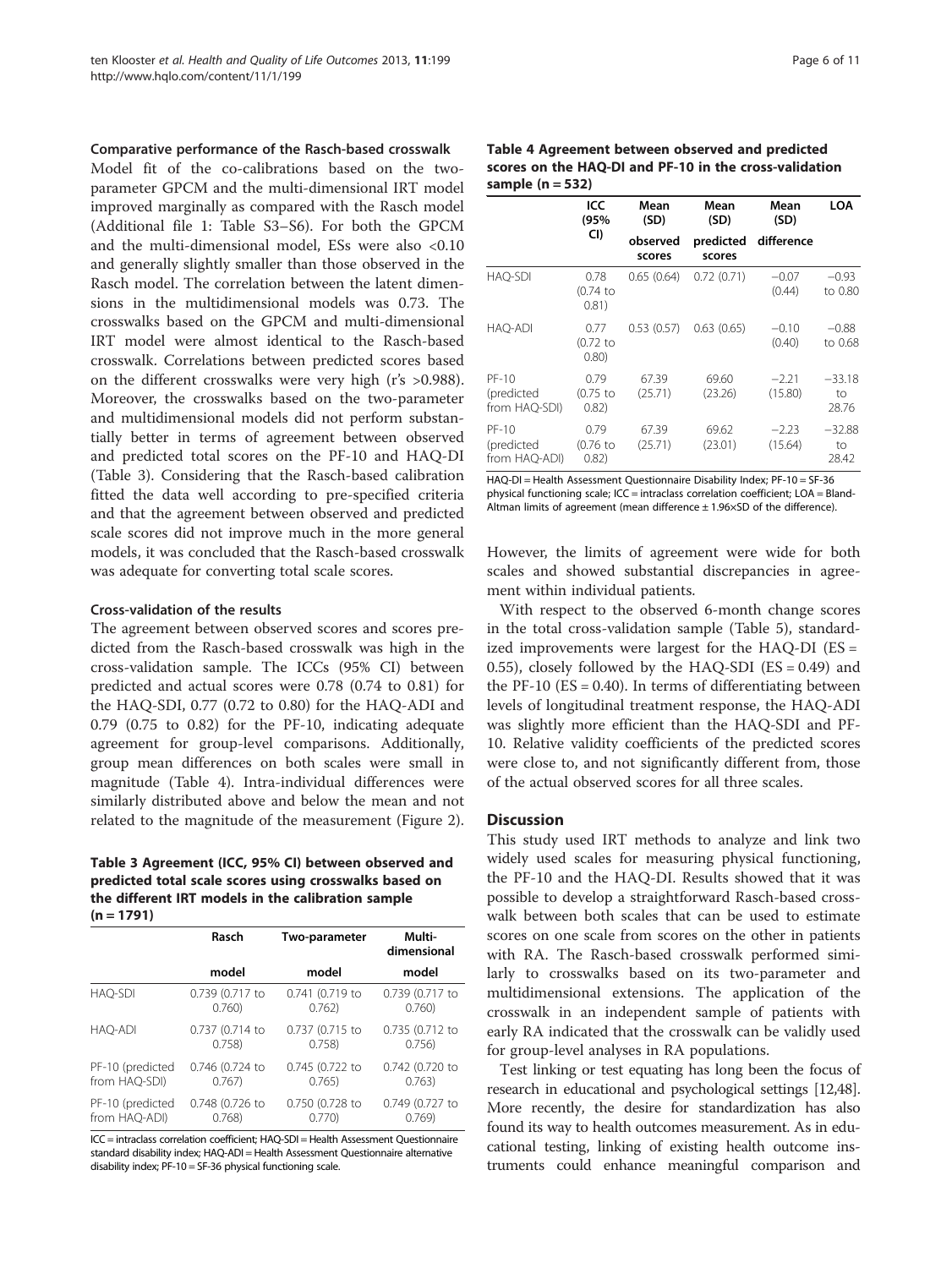interpretation of results across studies and populations. With the rise of IRT in health outcomes assessment, new techniques have become available to achieve this objective. This is reflected in an increasing number of studies that have linked different patient-reported measures using IRTbased methods, including several measures of physical functioning [\[15,17,19,49](#page-10-0)-[55](#page-10-0)]. These crosswalks allow researchers to compare their results with studies and populations where another instrument was used and may improve the common understanding of the specific underlying construct. Moreover, they may be particularly useful for compilation of findings in meta-analytic studies or longitudinal studies focusing on measuring effects or changes [[56](#page-11-0)]. A such, crosswalks are an important step in achieving better interpretation and comparability of patient-reported outcomes measures across different studies [[57](#page-11-0)]. A next possible step in the standardization and promotion of a common measurement system of patient-reported outcomes, is the development of large IRT-calibrated item banks such as those developed by the Patient-Reported Outcomes Measurement Information System (PROMIS) initiative [[58](#page-11-0)]. These item banks can be used to build flexible short forms and computer adaptive tests for different populations or clinical conditions, while scores on these measures remain directly comparable. Recent studies have

already shown the promise of this approach in RA [\[59\]](#page-11-0).

The current study used an elaborate approach for crosscalibrating the HAQ-DI with the PF-10 and developing and evaluating the crosswalk, especially in its choice for comparing different IRT models. IRT linking studies usually do not explain or justify their use of a specific IRT model, such as the Rasch model or more general models. When using IRT analysis, however, the differences in model assumptions should be taken into account and the final model choice should be motivated by considering aspects such as the unidimensionality and the discrimination equality of the items [[60](#page-11-0)]. Moreover, it should be shown to what degree the used model holds. In the case of using IRT for linking total scale scores, the specific model used may have consequences for the robustness and accuracy of the resulting crosswalk. This article presents a straightforward and practical IRT-based approach of linking total scale scores that includes comparing the fit and performance of different nested IRT models. This approach can be used for future studies aimed at linking different instruments intended to measure the same construct. An important feature of the approach is that it can be used for calibrating scales with polytomous items, which is the case with most patient-reported outcomes. Contrary to the Rasch model, tests of model fit for more complex models for polytomous items which are based on test statistics with known asymptotic distributions are rare.

100 100 75 75 50 50 25 25  $\mathbf{0}$ 0  $\alpha$  $-25$  $-25$  $-50$  $-50$  $-75$  $-75$  $-100$  $-100$ 20 40 60 80 100 20 40 60 80 100 between both scores. The dashed lines represent the 95% limits of agreement.

<span id="page-7-0"></span>

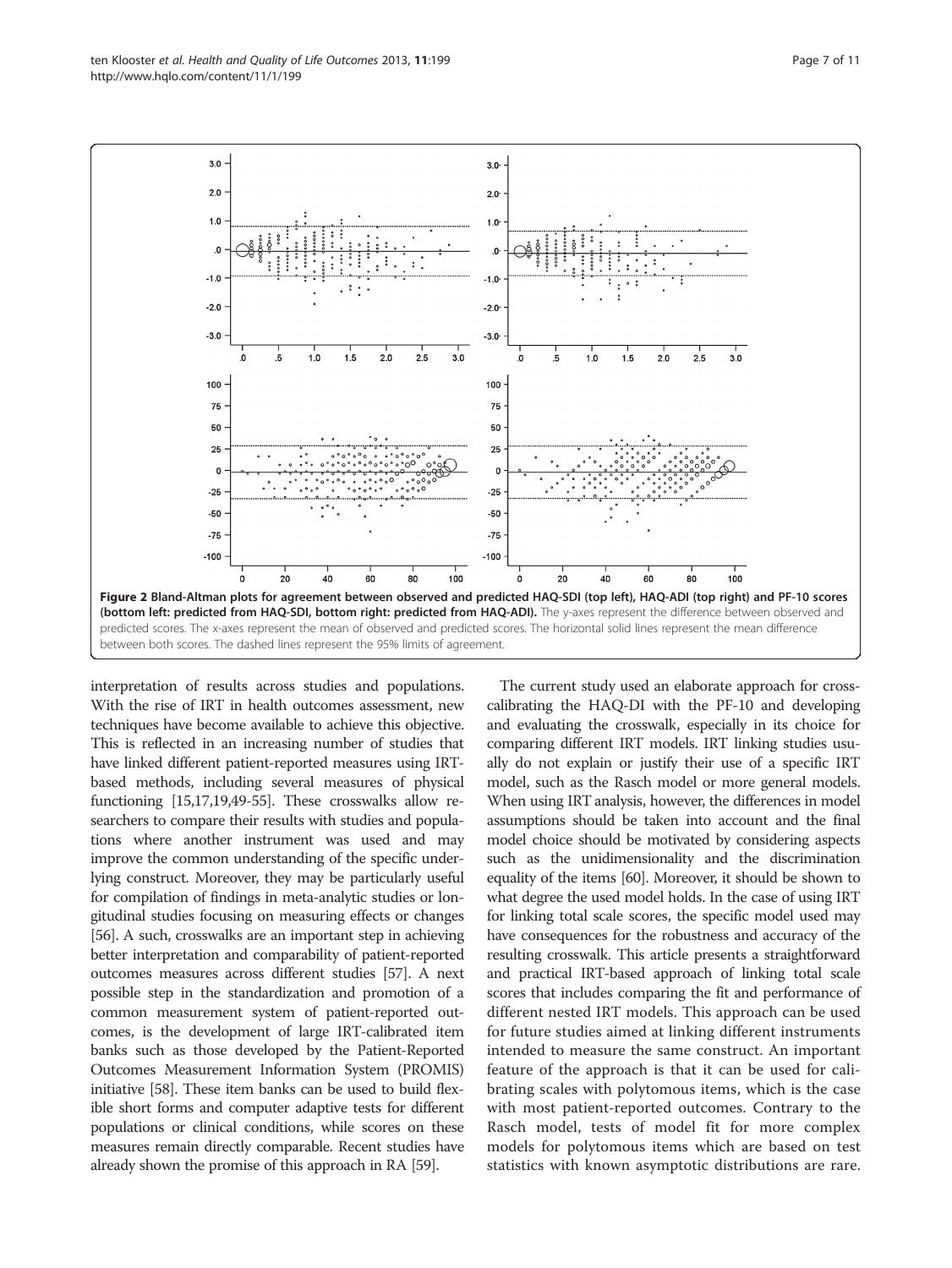<span id="page-8-0"></span>Table 5 Baseline to 6-month effect sizes and mean (SD) changes in physical functioning scores across levels of DAS28 treatment response in the cross-validation sample  $(n = 276)$ 

|                                     | <b>Total</b><br>ES | Non- or<br>moderate<br>responders | Good<br>responders | F     | <b>RV</b> | 95%<br>CI          |
|-------------------------------------|--------------------|-----------------------------------|--------------------|-------|-----------|--------------------|
|                                     |                    | $(n = 142)$                       | $(n = 134)$        |       |           |                    |
| HAO-ADI                             |                    |                                   |                    |       |           |                    |
| Observed                            | 0.55               | $-0.20(0.52)$                     | $-0.62$ (0.58)     | 38.59 | 1.00      |                    |
| Predicted                           | 0.37               | $-0.14(0.54)$                     | $-0.50(0.55)$      | 30.12 | 0.78      | 0.35<br>to<br>1.69 |
| <b>HAQ-SDI</b>                      |                    |                                   |                    |       |           |                    |
| Observed                            | 0.49               | $-0.17(0.44)$                     | $-0.49(0.49)$      | 30.63 | 1.00      |                    |
| Predicted                           | 0.38               | $-0.14(0.53)$                     | $-0.51(0.55)$      | 32.38 | 1.06      | 0.44<br>to<br>2.25 |
| $PF-10$                             |                    |                                   |                    |       |           |                    |
| Observed                            | 0.40               | 5.53 (20.15)                      | 19.63<br>(20.74)   | 32.80 | 1.00      |                    |
| Predicted<br>from<br><b>HAQ-ADI</b> | 0.55               | 7.85 (19.99)                      | 24.33<br>(21.98)   | 42.52 | 1.18      | 0.63<br>to<br>3.35 |
| Predicted<br>from<br>HAQ-SDI        | 0.48               | 6.23(15.34)                       | 16.98<br>(16.68)   | 31.09 | 0.86      | 0.43<br>to<br>2.36 |

PF-10 = SF-36 physical functioning scale; HAQ-SDI = Health Assessment Questionnaire standard disability index; HAQ-ADI = Health Assessment Questionnaire alternative disability index; ES = Cohen's d effect size;  $F = F$ -statistic from one-way ANOVA; RV = Relative validity (ratio of F-statistics compared with observed score); 95% CI = 95% bootstrap bias-corrected and accelerated confidence interval.

Therefore, the presented approach uses the LM test throughout all fit analyses [\[34](#page-10-0)].

Additionally, most IRT linking studies to date have not tested the performance of the crosswalks in clinically different, independent samples. To our knowledge, this study is the first to cross-validate a crosswalk of physical functioning scales in a clinical setting. One recent study did validate a crosswalk for fatigue using data from a subsequent time point, but acknowledged that using an independent sample would have been preferable [\[56](#page-11-0)]. With the objective in mind of creating a robust crosswalk in this study, its development was performed in a large and diverse sample of RA patients with a wide range of physical functioning levels. Subsequently, the performance of the crosswalk was examined in a specific sample of patients with early disease.

The results of the IRT calibrations suggested that the PF-10 and the HAQ-DI essentially measure the same unidimensional construct and could be adequately fitted to the same Rasch model. The finding that the simple Rasch model performed similarly to more general models in calibrating both scales may have several theoretical and

practical advantages [\[61-63\]](#page-11-0). An advantage in the case of total score linking is that each observed total instrument score is associated with only one latent trait (theta) score, making the resulting crosswalk more straightforward and robust against statistical error.

The evaluation of the measurement precision of the PF-10 and HAQ-DI under the Rasch model showed that the HAQ-DI and the PF-10 both measured a wide range of physical functioning in patients with RA. However, the HAQ-DI provided its optimal measurement precision at worse levels of physical function, whereas the PF-10 had better precision at somewhat better levels on the physical function continuum. This corresponds with previously reported ceiling effects of the HAQ-DI in less disabled populations [[24](#page-10-0)[,64](#page-11-0)-[66\]](#page-11-0) and floor effects of the PF-10 in more disabled populations [[67](#page-11-0)-[70\]](#page-11-0). These effects were also apparent in the final crosswalk, where the HAQ-DI was better able to distinguish different scores at the lower end of the physical functioning spectrum and the PF-10 could better distinguish scores at the upper end. This supports previous findings that combining items from the HAQ-DI and PF-10 can reduce floor and ceiling effects and results in a scale with increased measurement precision and sensitivity to change across a wider range of physical functioning [\[25](#page-10-0)].

In the current study, separate crosswalks were developed for so-called standard (SDI) and alternative disability index (ADI) scoring of the HAQ-DI [\[5](#page-9-0)]. In the standard scoring method, the score on a category of daily living is corrected upwards when a respondent indicates the use of help from others or a device for performing one of the items in this category. Consequently, SDI scores are generally higher than ADI scores. Although the average difference between both scoring methods has been reported to be very small in general populations or populations with mild disability [[71](#page-11-0)], SDI scores have been shown to be up to 0.15 to 0.26 points higher than ADI scores in samples with increasing disability levels [\[65,72-74\]](#page-11-0). In the current study, this resulted in higher predicted scores for the SDI than for the ADI, especially for patients with worse levels of functioning. Therefore, care must be taken in using the correct crosswalk when converting PF-10 and HAQ-DI scores. Unfortunately, published studies do not always clearly specify which method was used to compute the HAQ-DI scores [[75,76](#page-11-0)]. If necessary and possible, researchers should therefore re-analyze the original data to compute the correct HAQ-DI scores.

Additionally, we presented the cross-walk for both the original and the norm-based scoring method of the PF-10. The original 0–100 scoring has been most frequently used in the literature to date. Since the introduction of version 2 of the SF-36, however, all eight scales can also be linearly transformed to T-scores based on normative data from the US general population [\[29](#page-10-0)]. This norm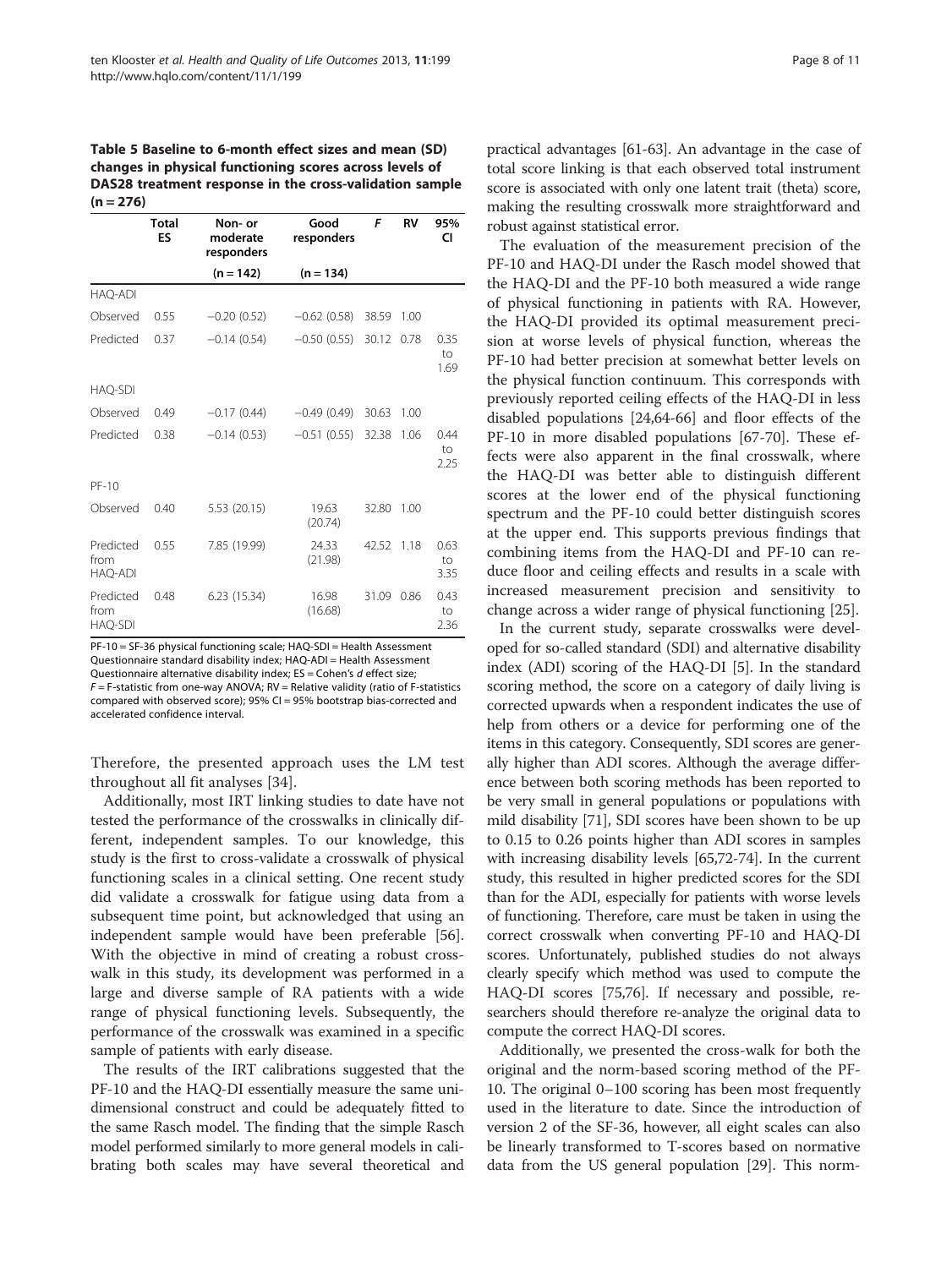<span id="page-9-0"></span>based scoring method has become increasingly popular as it allows for easier interpretation of differences across scales and populations.

The two RA samples used to develop and evaluate the crosswalk in this study correspond with the two major populations of interest in current clinical studies in RA. The sample used to cross-calibrate the PF-10 and HAQ-DI represents the general and clinically diverse RA population seen in the everyday clinical practice and the distribution of age, sex, and functional disability scores in this sample corresponds closely with the characteristics reported in other large observational studies [[77-79\]](#page-11-0). The crossvalidation was performed in a sample of RA patients with a maximum symptom duration of one year. This population is gaining increasing research interest, mainly due to the development of effective biological treatments and the implementation of new treatment guidelines [[80,81\]](#page-11-0). The finding that the crosswalk also performed well in this very specific sample, provides further support for its wide applicability in RA research.

It should be noted, however, that RA is characterized by very specific disease mechanisms and physical manifestations, such as a high frequency of dexterity problems. Consequently, the IRT item parameters of the HAQ-DI and PF-10 may vary between conditions and populations as was previously shown for the HAQ-DI across different rheumatic diseases [[35\]](#page-10-0). Therefore, future studies should cross-validate the crosswalk in both general and other disease-specific populations.

Further, the crosswalk is not suitable for use at the individual patient level. Although ICCs between observed and predicted scores were adequate for group-level analyses, they were not sufficiently high to warrant individual level analyses. This was confirmed by the Bland-Altman analyses, which showed that observed and predicted scores were characterized by high intra-individual variation. Therefore, cross-walked scores are not equivalent at an individual level and cannot be used interchangeably.

#### Conclusions

In sum, the crosswalk developed in this study enables the conversion of PF-10 scores into HAQ-DI scores and vice versa in patients with RA. Using the crosswalk will allow for group-level comparisons of data from studies that used either of the scales and can facilitate more meaningful interpretation and comparison of results. Future studies should examine the robustness of the crosswalk in other populations.

## Additional file

[Additional file 1: Table S1.](http://www.biomedcentral.com/content/supplementary/1477-7525-11-199-S1.docx) Item parameters and item level fit statistics for the Rasch (PCM) co-calibration of the HAQ-SDI and PF-10. Table S2. Item parameters and item level fit statistics for the Rasch (PCM)

co-calibration of the HAQ-ADI and PF-10. Table S3. Item parameters and item level fit statistics for the two-parameter (GPCM) co-calibration of the HAQ-SDI and PF-10. Table S4. Item parameters and item level fit statistics for the two-parameter (GPCM) co-calibration of the HAQ-ADI and PF-10. Table S5. Item parameters and item level fit statistics for the multidimensional (GPCM) co-calibration of the HAQ-SDI and PF-10. Table S6. Item parameters and item level fit statistics for the multidimensional (GPCM) co-calibration of the HAQ-ADI and PF-10.

#### Abbreviations

ADI: Alternative disability index; DAS28: 28-joint disease activity score; DREAM: Dutch rheumatoid arthritis monitoring; EAP: Expected a posteriori; ES: Effect size; GPCM: Generalized partial credit model; HAQ-DI: Health assessment questionnaire disability index; ICC: Intraclass correlation coefficient; IRT: Item response theory; LM: Lagrange multiplier; PCM: Partial credit model; PF-10: 10-item physical functioning scale; RA: Rheumatoid arthritis; RV: Relative validity; SDI: Standard disability index; SF-36: Short-form 36-item health survey.

#### Competing interests

The authors declare that they have no competing interests.

#### Authors' contributions

PTK and MOV designed the study and drafted the manuscript. MOV and CG carried out the statistical analyses. BG, MR, JB, ET, PVR and MVDL supervised the study and the interpretation of the results. All authors critically reviewed, contributed to and approved the final manuscript.

#### Acknowledgment

This study was funded by the Dutch Arthritis Association, project number 11-1-203.

#### Author details

<sup>1</sup>Department of Psychology, Health and Technology, University of Twente, Enschede, The Netherlands. <sup>2</sup> Department of Quantitative Health Sciences University of Massachusetts Medical School, Worcester, Massachusetts, USA. <sup>3</sup>Department of Psychosomatic Medicine, Charité University Medical Center Berlin, Germany. <sup>4</sup>Department of Public Health, University of Copenhagen, Copenhagen, Denmark. <sup>5</sup>QualityMetric/OptumInsight, Lincoln, Rhode Island, USA. <sup>6</sup>Department of Research Methodology, Measurement and Data Analysis, University of Twente, Enschede, The Netherlands. <sup>7</sup>Department of Rheumatology, Radboud University Nijmegen Medical Centre, Nijmegen, The Netherlands. <sup>8</sup>Department of Rheumatology and Clinical Immunology, Medical Spectrum Twente, Enschede, The Netherlands.

#### Received: 22 July 2013 Accepted: 11 November 2013 Published: 15 November 2013

#### References

- Stewart AL, Kamberg CJ: Physical functioning measures. In Measuring functioning and well-being. Edited by Stewart AL, Ware JE Jr. Durham, NC: Duke University Press; 1992:86–101.
- 2. Ware JE Jr, Sherbourne CD: The MOS 36-item short-form health survey (SF-36). I. Conceptual framework and item selection. Med Care 1992, 30:473–483.
- 3. Fries JF, Spitz P, Kraines RG, Holman HR: Measurement of patient outcome in arthritis. Arthritis Rheum 1980, 23:137–145.
- 4. Fries JF, Spitz PW, Young DY: The dimensions of health outcomes: the Health Assessment Questionnaire, disability and pain scales. J Rheumatol 1982, 9:789–793.
- 5. Bruce B, Fries JF: The Health Assessment Questionnaire (HAQ). Clin Exp Rheumatol 2005, 23:S14–S18.
- 6. Oude Voshaar MA, ten Klooster PM, Taal E, van de Laar MA: Measurement properties of physical function scales validated for use in patients with rheumatoid arthritis: a systematic review of the literature. Health Qual Life Outcomes 2011, 9:99.
- 7. Boers M, Tugwell P, Felson DT, van Riel PL, Kirwan JR, Edmonds JP, Smolen JS, Khaltaev N, Muirden KD: World health organization and international league of associations for rheumatology core endpoints for symptom modifying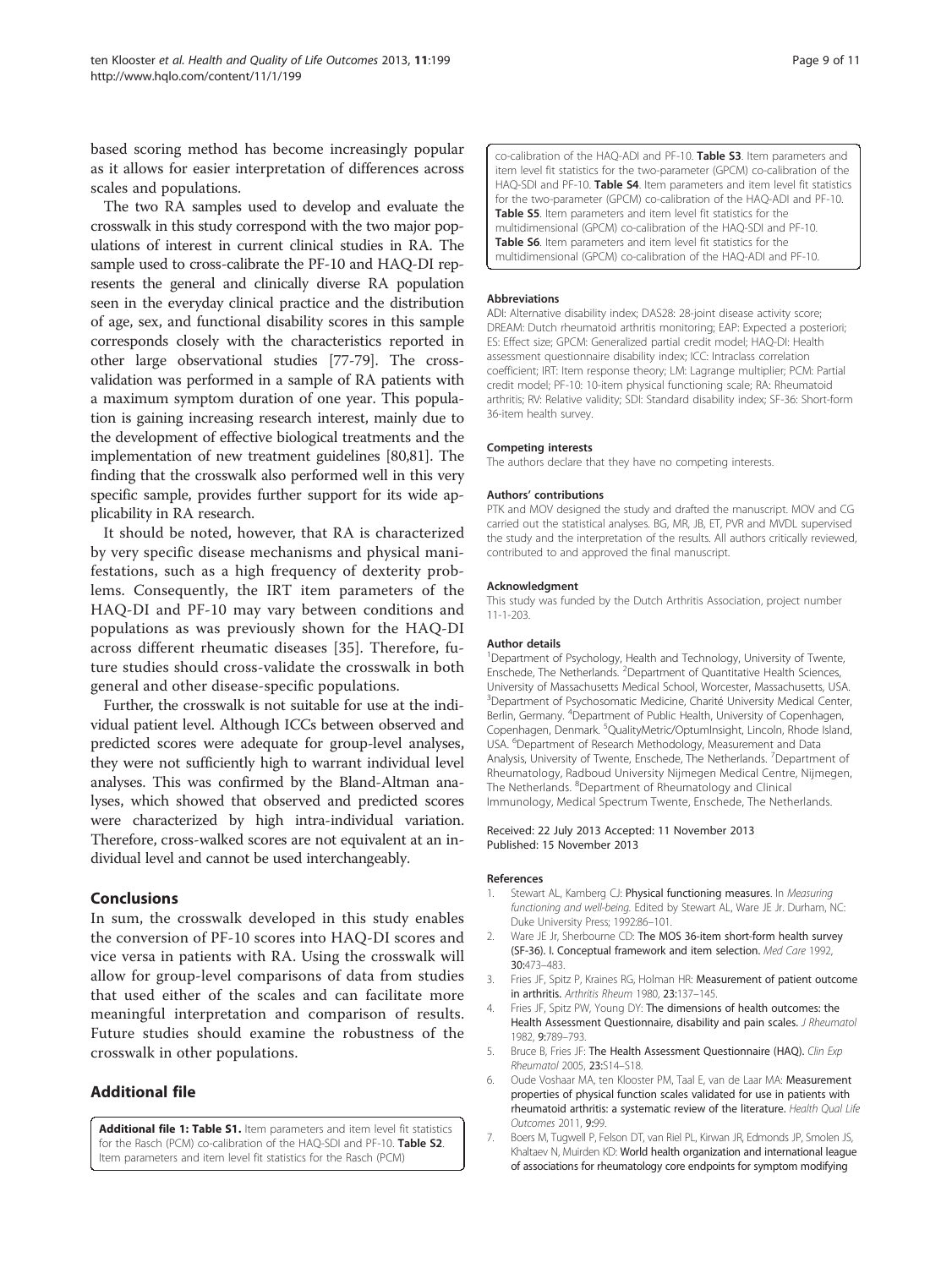<span id="page-10-0"></span>antirheumatic drugs in rheumatoid arthritis clinical trials. J Rheumatol 1994, 21:86–89.

- 8. Wolfe F, Lassere M, van der Heijde D, Stucki G, Suarez-Almazor M, Pincus T, Eberhardt K, Kvien TK, Symmons D, Silman A, et al: Preliminary core set of domains and reporting requirements for longitudinal observational studies in rheumatology. J Rheumatol 1999, 26:484-489.
- 9. Kalyoncu U, Dougados M, Daures JP, Gossec L: Reporting of patient-reported outcomes in recent trials in rheumatoid arthritis: a systematic literature review. Ann Rheum Dis 2009, 68:183–190.
- 10. Kirkham JJ, Boers M, Tugwell P, Clarke M, Williamson PR: Outcome measures in rheumatoid arthritis randomised trials over the last 50 years. Trials 2013, 14:324.
- 11. Dorans NJ: Linking scores from multiple health outcome instruments. Qual Life Res 2007, 16:85–94.
- 12. Lim RL: Linking results of distinct assessments. Appl Meas Educ 1993, 6:83-102.
- 13. Chang CH, Reeve BB: Item response theory and its applications to patientreported outcomes measurement. Eval Health Prof 2005, 28:264–282.
- 14. McHorney CA: Generic health measurement: past accomplishments and a measurement paradigm for the 21st century. Ann Intern Med 1997, 127:743–750.
- 15. McHorney CA, Cohen AS: Equating health status measures with item response theory: illustrations with functional status items. Med Care 2000, 38:II43–II59.
- 16. Reise SP, Waller NG: Item response theory and clinical measurement. Annu Rev Clin Psychol 2009, 5:27–48.
- 17. Fisher WP Jr, Eubanks RL, Marier RL: Equating the MOS SF36 and the LSU HSI physical functioning scales. J Outcome Meas 1997, 1:329–362.
- 18. Orlando M, Sherbourne CD, Thissen D: Summed-score linking using item response theory: application to depression measurement. Psychol Assess 2000, 12:354–359.
- 19. Carmody TJ, Rush AJ, Bernstein I, Warden D, Brannan S, Burnham D, Woo A, Trivedi MH: The Montgomery Asberg and the Hamilton ratings of depression: a comparison of measures. Eur Neuropsychopharmacol 2006, 16:601–611.
- 20. Fischer HF, Tritt K, Klapp BF, Fliege H: How to compare scores from different depression scales: equating the patient health questionnaire (PHQ) and the ICD-10-symptom rating (ISR) using item response theory. Int J Methods Psychiatr Res 2011, 20:203-214.
- 21. Hambleton RK, Swaminathan H, Rogers HJ: Fundamentals of item response theory. Newbury Park, CA: Sage; 1991.
- 22. Andersen EB: Sufficient statistics and latent trait models. Psychometrika 1977, 42:69–81.
- 23. Escalante A, Del RI, Cornell JE: Latent variable approach to the measurement of physical disability in rheumatoid arthritis. Arthritis Rheum 2004, 51:399–407.
- 24. Taylor WJ, McPherson KM: Using Rasch analysis to compare the psychometric properties of the Short Form 36 physical function score and the health assessment questionnaire disability index in patients with psoriatic arthritis and rheumatoid arthritis. Arthritis Rheum 2007, 57:723–729.
- 25. Martin M, Kosinski M, Bjorner JB, Ware JE Jr, Maclean R, Li T: Item response theory methods can improve the measurement of physical function by combining the modified health assessment questionnaire and the SF-36 physical function scale. Qual Life Res 2007, 16:647–660.
- 26. Rose M, Bjorner JB, Becker J, Fries JF, Ware JE: Evaluation of a preliminary physical function item bank supported the expected advantages of the Patient-Reported Outcomes Measurement Information System (PROMIS). J Clin Epidemiol 2008, 61:17–33.
- 27. Kievit W, Fransen J, Oerlemans AJ, Kuper HH, van de Laar MA, de Rooij DR, De Gendt CM, Ronday KH, Jansen TL, van Oijen PC, et al: The efficacy of anti-TNF in rheumatoid arthritis, a comparison between randomized controlled trials and clinical practice. Ann Rheum Dis 2007, 66:1473–1478.
- 28. Vermeer M, Kuper HH, Hoekstra M, Haagsma CJ, Posthumus MD, Brus HL, van Riel PL, van de Laar MA: Implementation of a treat-to-target strategy in very early rheumatoid arthritis: results of the Dutch rheumatoid arthritis monitoring remission induction cohort study. Arthritis Rheum 2011, 63:2865–2872.
- 29. Ware JE, Kosinski M, Dewey JE: How to score version 2 of the SF-36 health survey (standard & acute forms). QualityMetric Inc: Lincoln, RI; 2000
- 30. Haley SM, McHorney CA, Ware JE Jr: Evaluation of the MOS SF-36 physical functioning scale (PF-10): I. Unidimensionality and reproducibility of the Rasch item scale. J Clin Epidemiol 1994, 47:671-684.
- 31. Fries JF: The Health Assessment Questionnaire (HAQ) and the Improved HAQ. Stanford: Stanford University School of Medicine, Division of Immunology & Rheumatology; 2009. Available at: [http://aramis.stanford.edu/haq.html.](http://aramis.stanford.edu/haq.html)
- 32. ten Klooster PM, Taal E, van de Laar MA: Rasch analysis of the Dutch health assessment questionnaire disability index and the health assessment questionnaire II in patients with rheumatoid arthritis. Arthritis Rheum 2008, 59:1721–1728.
- 33. Glas CAW: Modification indices for the 2-PL and the nominal response model. Psychometrika 1999, 64:273–294.
- 34. Glas CAW: Testing fit to IRT models for polytomously scored items. In Handbook of polytomous item response theory models. Edited by Nering ML, Ostini R. New York, NY: Routledge; 2010:185–210.
- 35. van Groen MM, ten Klooster PM, Taal E, van de Laar MA, Glas CA: Application of the health assessment questionnaire disability index to various rheumatic diseases. Qual Life Res 2010, 19:1255-1263
- 36. Oude Voshaar MA, Glas CA, ten Klooster PM, Taal E, Wolfe F, van de Laar MA: Cross-cultural measurement equivalence of the health assessment questionnaire-II. Arthritis Care Res (Hoboken) 2012, 65:1000–1004.
- 37. Glas CA: Preliminary manual of the software program Multidimensional Item Response Theory (MIRT). Enschede, The Netherlands: University of Twente; 2010. Available at: [http://www.utwente.nl/gw/omd/en/employees/](http://www.utwente.nl/gw/omd/en/employees/employees/glas.doc/) [employees/glas.doc/.](http://www.utwente.nl/gw/omd/en/employees/employees/glas.doc/)
- 38. Masters GN, Wright BD: The partial credit model. In Handbook of modern item response theory. Edited by van der Linden WJ, Hambleton RK. New York: Springer; 1997:101–122.
- 39. McGraw KO, Wong SP: Forming inferences about some intraclass correlation coefficients. Psychol Methods 1996, 1:30–46.
- 40. Lohr KN: Assessing health status and quality-of-life instruments: attributes and review criteria. Qual Life Res 2002, 11:193–205.
- 41. Bland JM, Altman DG: Statistical methods for assessing agreement between two methods of clinical measurement. Lancet 1986, i:307–310.
- 42. Bland JM, Altman DG: Comparing methods of measurement: why plotting difference against standard method is misleading. Lancet 1995, 346:1085-1087.
- 43. McHorney CA, Ware JE Jr, Raczek AE: The MOS 36-Item short-form health survey (SF-36): II. Psychometric and clinical tests of validity in measuring physical and mental health constructs. Med Care 1993, 31:247–263.
- 44. Liang MH, Larson MG, Cullen KE, Schwartz JA: Comparative measurement efficiency and sensitivity of five health status instruments for arthritis research. Arthritis Rheum 1985, 28:542–547.
- Prevoo ML, Hof MA V 't, Kuper HH, Van Leeuwen MA, Van De Putte LB, Van Riel PL: Modified disease activity scores that include twenty-eight-joint counts: development and validation in a prospective longitudinal study of patients with rheumatoid arthritis. Arthritis Rheum 1995, 38:44-48.
- 46. Fransen J, van Riel PL: The disease activity score and the EULAR response criteria. Clin Exp Rheumatol 2005, 23:S93–S99.
- 47. Deng N, Ware J: Using bootstrap confidence intervals to compare relative validity coefficients: an example with PRO measures of chronic kidney disease (CKD) impact. Value Health 2012, 15:A159.
- 48. Dorans NJ: Equating, concordance, and expectation. Applied Psychological Measurement 2004, 28:227–246.
- 49. McHorney CA: Use of item response theory to link 3 modules of functional status items from the asset and health dynamics among the oldest old study. Arch Phys Med Rehabil 2002, 83:383–394.
- 50. Bjorner JB, Kosinski M, Ware JE Jr: Using item response theory to calibrate the Headache Impact Test (HIT) to the metric of traditional headache scales. Qual Life Res 2003, 12:981–1002.
- 51. Holzner B, Bode RK, Hahn EA, Cella D, Kopp M, Sperner-Unterweger B, Kemmler G: Equating EORTC QLQ-C30 and FACT-G scores and its use in oncological research. Eur J Cancer 2006, 42:3169–3177.
- 52. Velozo CA, Byers KL, Wang YC, Joseph BR: Translating measures across the continuum of care: using Rasch analysis to create a crosswalk between the functional independence measure and the minimum data set. J Rehabil Res Dev 2007, 44:467–478.
- 53. Haley SM, Ni P, Lai JS, Tian F, Coster WJ, Jette AM, Straub D, Cella D: Linking the activity measure for post acute care and the quality of life outcomes in neurological disorders. Arch Phys Med Rehabil 2011, 92:S37–S43.
- 54. Fischer HF, Wahl I, Fliege H, Klapp BF, Rose M: Impact of cross-calibration methods on the interpretation of a treatment comparison study using 2 depression scales. Med Care 2012, 50:320–326.
- 55. Askew RL, Kim J, Chung H, Cook KF, Johnson KL, Amtmann D: Development of a crosswalk for pain interference measured by the BPI